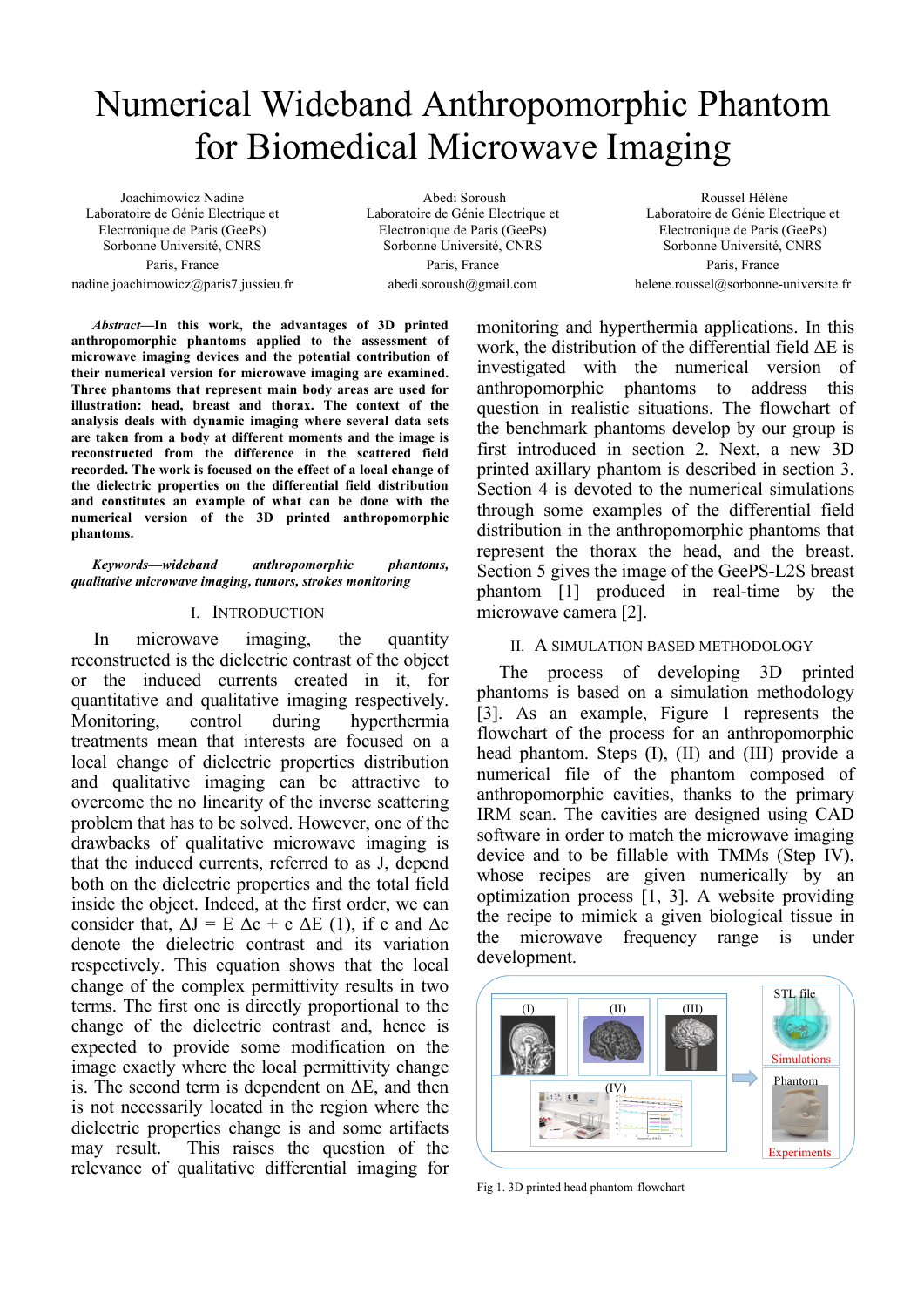The 3D printed phantom filled with TMM can be used for experiments as it has been done in [4]; its numerical version can be up-load into a forward solver to simulate data of the microwave imaging problem, for the investigation of the device (source, frequency, coupling medium...) and the phantom itself (design, cavities material…) [3], as well as into several inverse solvers to compare their efficiency for example. This constitutes the main advantage of this type of phantom: the ability to perform experimental validations on anthropomorphic objects associated with numerical simulations. This work is focused on the effect of a numerical local change of the dielectric properties, on the differential field distribution for three anthropomorphic printed phantoms. The first considered is the thorax phantom.

## III. A 3D PRINTED THORAX PHANTOM

This section gives the description of the new 3D printed phantom "SIMONE". The cavities (Figure 2) are designed from a Plasticboy Anatomy Model [5] and modified by CAD software in order to be printable, liquid-fillable and cleanable. The lung cavity fixed inside the muscle cavity is filled through two cylinders attached to it. The bone part that represents the scapula and humerus (upper arm) is made of printable material. Elliptical cavities of different sizes have been added to represent the lymph nodes. The elliptical cavities are connected by a plastic pipe, so they can be filled from outside to simulate a change in dielectric properties over time. The tub is fixed to the skin cavity with clips, one of which is visible in figure 2. Note that, the thorax phantom is herein designed for the detection of axillary nodes but the phantom can be used for lung tumor detection as well for example, if tumor cavities are placed in the pipes connected to the lung. This is another advantage of phantom with 3D printed cavities.

Fig 2. The axillary region phantoms including cavities designed from plasticboy anatomy models [5].

# IV. NUMERICAL SIMULATIONS WITH A PLANE WAVE ILLUMINATION

The computation of the electromagnetic field (EM) distribution is done using the commercial software CST Microwave-Studio. The differential field distribution is obtained by substracting the field obtained in the presence of the anomaly from that obtained in its absence and is given in V/m in the figures. The values of the dielectric properties for muscle, lung, lymph, CSF, bone, and blood tissues are published in [6].

The chest phantom consists of an outer shell of muscle containing the lung and lymph nodes and a piece of bone. The bone tissue is made of 3D printed material (ABS). The phantom is illuminated by an incident plane wave on the front of the thorax at 1 GHz, in free space.

As it is shown in Fig. 3a and Fig.3b, a difference of size instead of dielectric properties between malignant and healthy nodes is considered, since a lymph node that grows in size is pathological.



Fig 3. Thorax phantom and the cross section including (a) healthy and (b) pathologic lymph nodes



Fig 4. Magnitude of the differential field distribution inside the thorax phantom including nodes cavity (a) in ABS, (b) muscle tissue.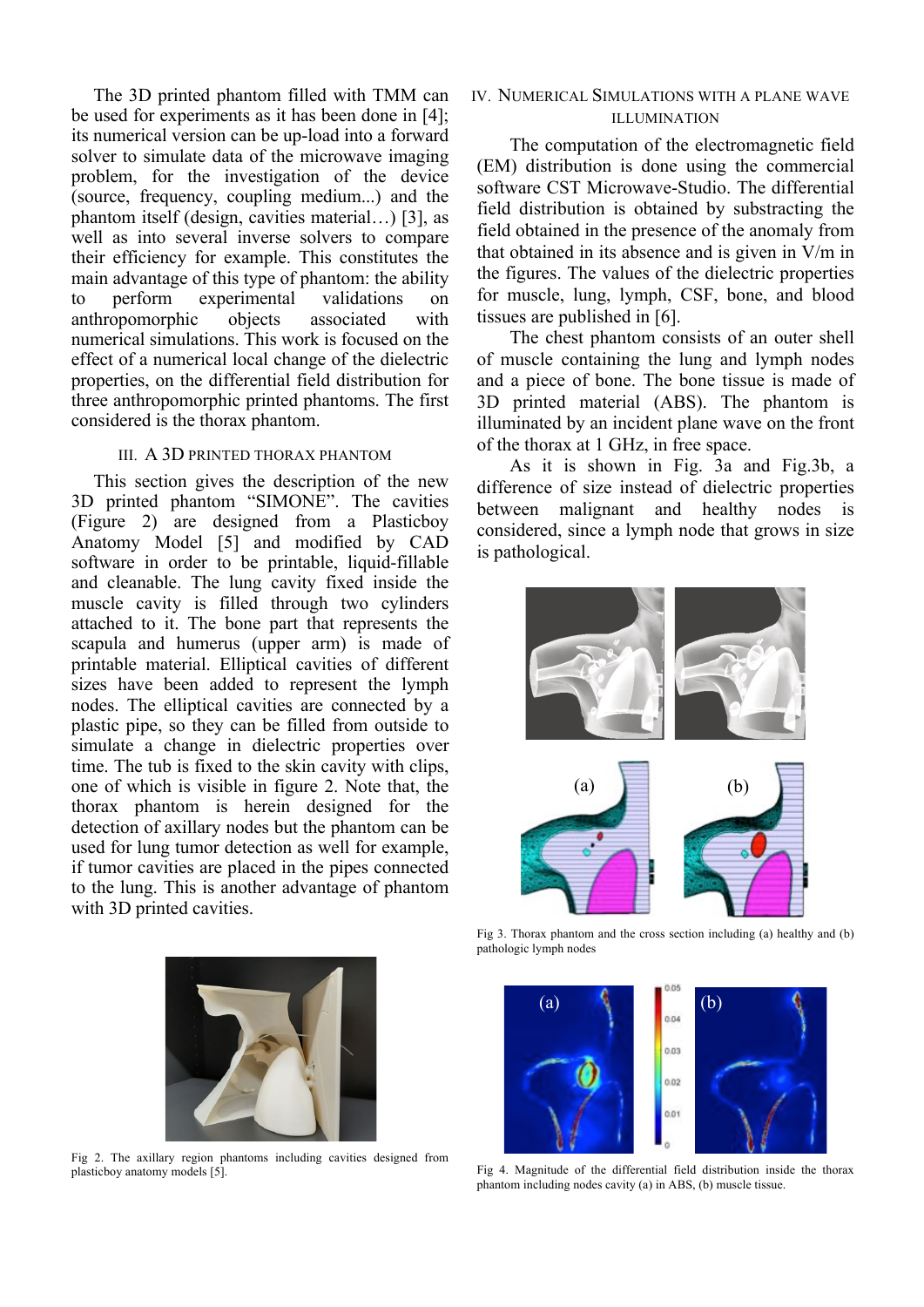Figure 4 shows the magnitude of the differential field distribution between pathological (3b) and non-pathological (3a) thorax phantom when the nodes cavity are made (a) in ABS and (b) in a printed material whose dielectric properties are similar to the muscle tissue. It appears that the lymph nodes are visible from the local variation of the E-field distribution in both cases (Figure 4 (a,b)) despite the low dielectric contrast of approximatively 10% between the muscle and the lymph node. This result will be confirmed for higher dielectric contrast with the 2 following anthropomorphic phantoms developed in our previous works [1]. The GeePs head phantom developed in the frame of the POLITO device [4] is herein illuminated in free space by a plane wave at 1 GHz. It contains three cavities whose dielectric properties are CSF (brown), brain (blue) and blood for the stroke (red) according to Figure 5a. The GeePs-L2S breast phantom [1] is herein studied in the configuration of the planar camera [2] that operates at 2.45 GHz, in water at 37°C. The phantom is composed of fatty (blue), glandular (violet) and tumor (green) parts (Figure 5b).

The magnitude of the differential field distributions inside the head phantom with a spherical stroke and the breast phantom with a cylindrical tumor are represented in figure 5c and 5d respectively. As previously observed, the magnitude of the differential field is maximum at the location of anomalies, making them visible.



Fig 5. (a) the GeePs head phantom including a spherical stroke cavity, (b) the GeePs-L2S breast phantom including a cylindrical tumor cavity [1], and (c), (d) the corresponding magnitude of the differential field distribution.

## V. EXPERIMENTS WITH THE MICROWAVE CAMERA

The GeePs-L2S breast phantom was introduced in the planar camera developed by our group a few decades ago [7,8]. The camera is coupled to a diffraction tomography algorithm that provides real-time images representing the distribution of induced currents J in different planes of the object [9]. Figure 6(a) shows a plane through the tumor and 6(b) the corresponding differential image. In figure 6(b), the hot spot which could be associated to the tumor, is outside the breast, but the inhomogeneity of the phantom and the complex shape of the glandular part are rather well reproduced in Figure 6 (a). The use of a spectral extrapolation algorithm such as Gerchberg Papoulis [10] based on the introduction of the breast contour as a priori information [11] or a multi-incidence configuration [12], are some examples of avenues to be explored to improve the spatial resolution of the microwave camera images and the quality of the differential image.



Fig 6. The images provide by the camera : (a) the induced current distribution, (b) the differential image, in a cross section of the tumor.

#### VI. CONCLUSION

In this study, the effect of a local change in the complex permittivity of anthropomorphic phantoms was investigated in order to validate in realistic situations the use of differential qualitative imaging for monitoring and hyperthermia applications. For the three cases considered, it appeared that in theory, this change locally induced effectively a modification in the distribution of the electric field at the same location. This work was placed in a plane wave configuration, but some other simulations carried out within the framework of the imaging system developed in [4] led to the same result [3]. The quantity  $\Delta J$  as well as  $\Delta E$ , seems to be proper quantities to track the status of the anomaly over time in those examples. However, experiments with the microwave camera failed for the breast phantom. One reason for this could be the limited spatial resolution of the images at lambda/2 in